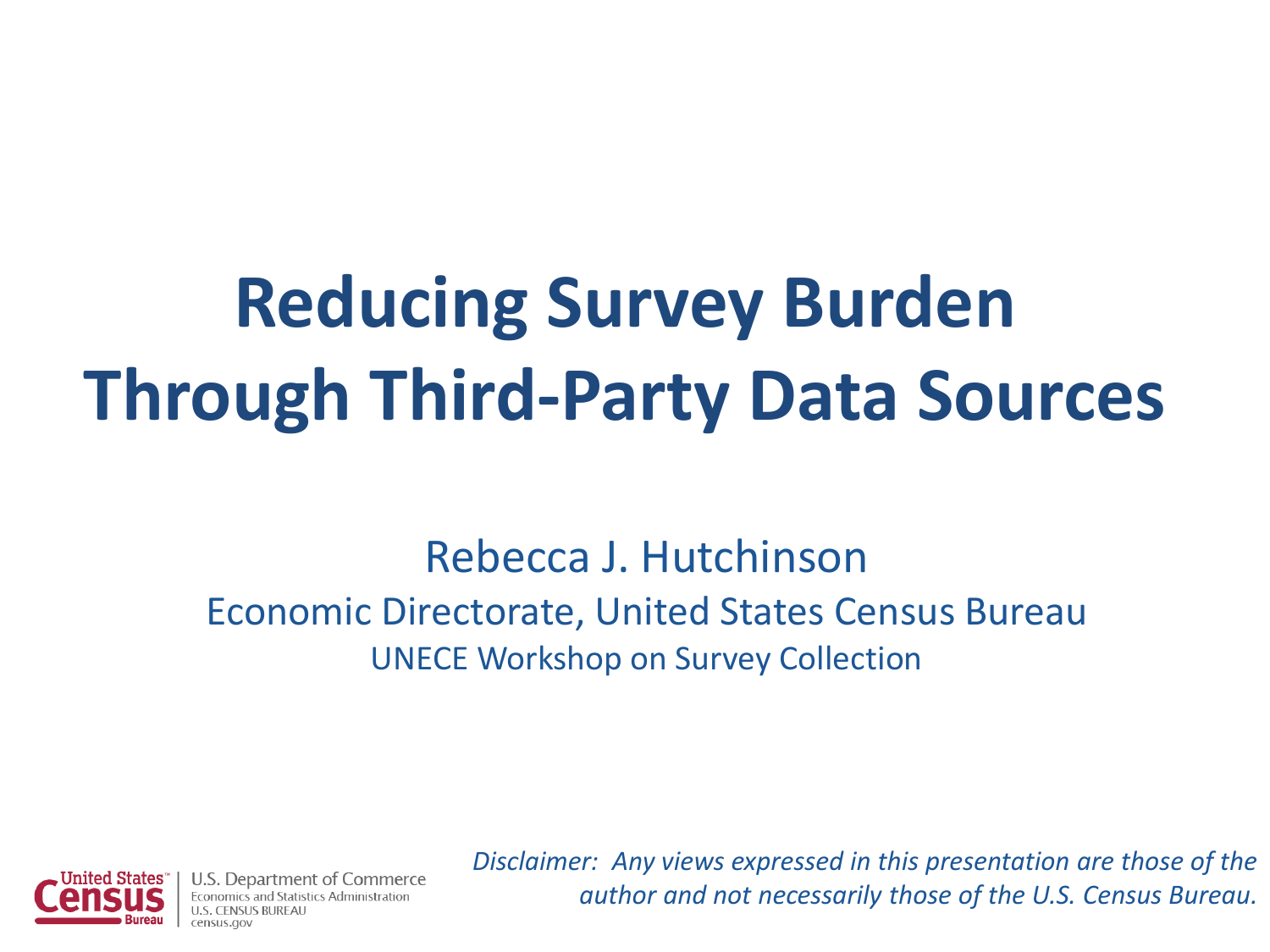## **Focus on using alternative sources of data**

In January 2015, an Economic Directorate Retail Big Data Team was tasked with researching how can we leverage alternative data sources in conjunction with existing monthly and annual retail trade surveys and the Economic Census to:

- **Offer greater insight into the nation's economy through** detailed geographic and industry-level estimates
- **Reduce respondent burden**
- **Provide more timely data products**
- Improve efficiency and quality throughout the survey life cycle
- **Enhance current methodologies**

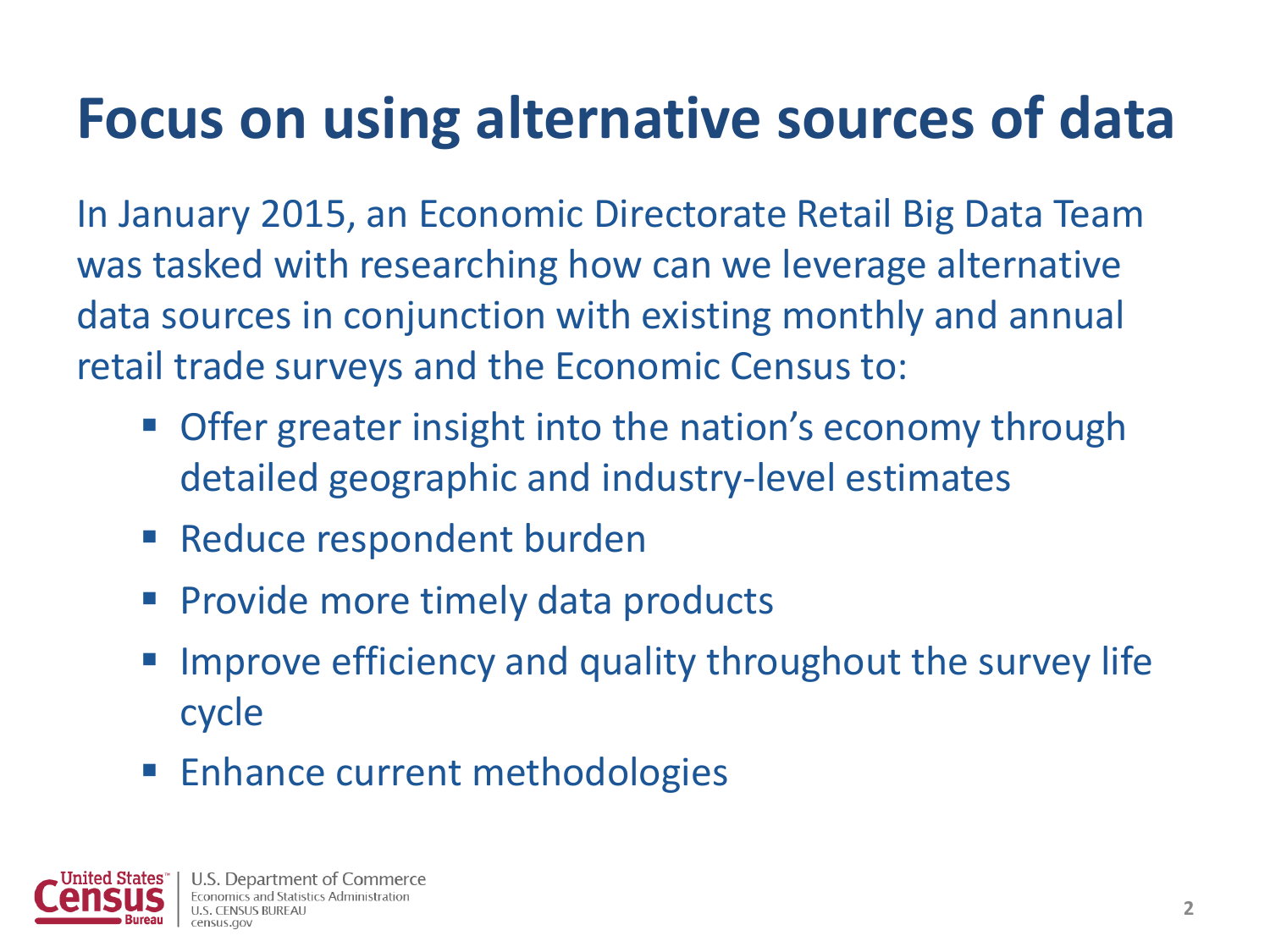## **Risks and challenges with third-party data**

- Cost
- **Transparency**
- Confidentiality
- **E** Consistency
- General data quality

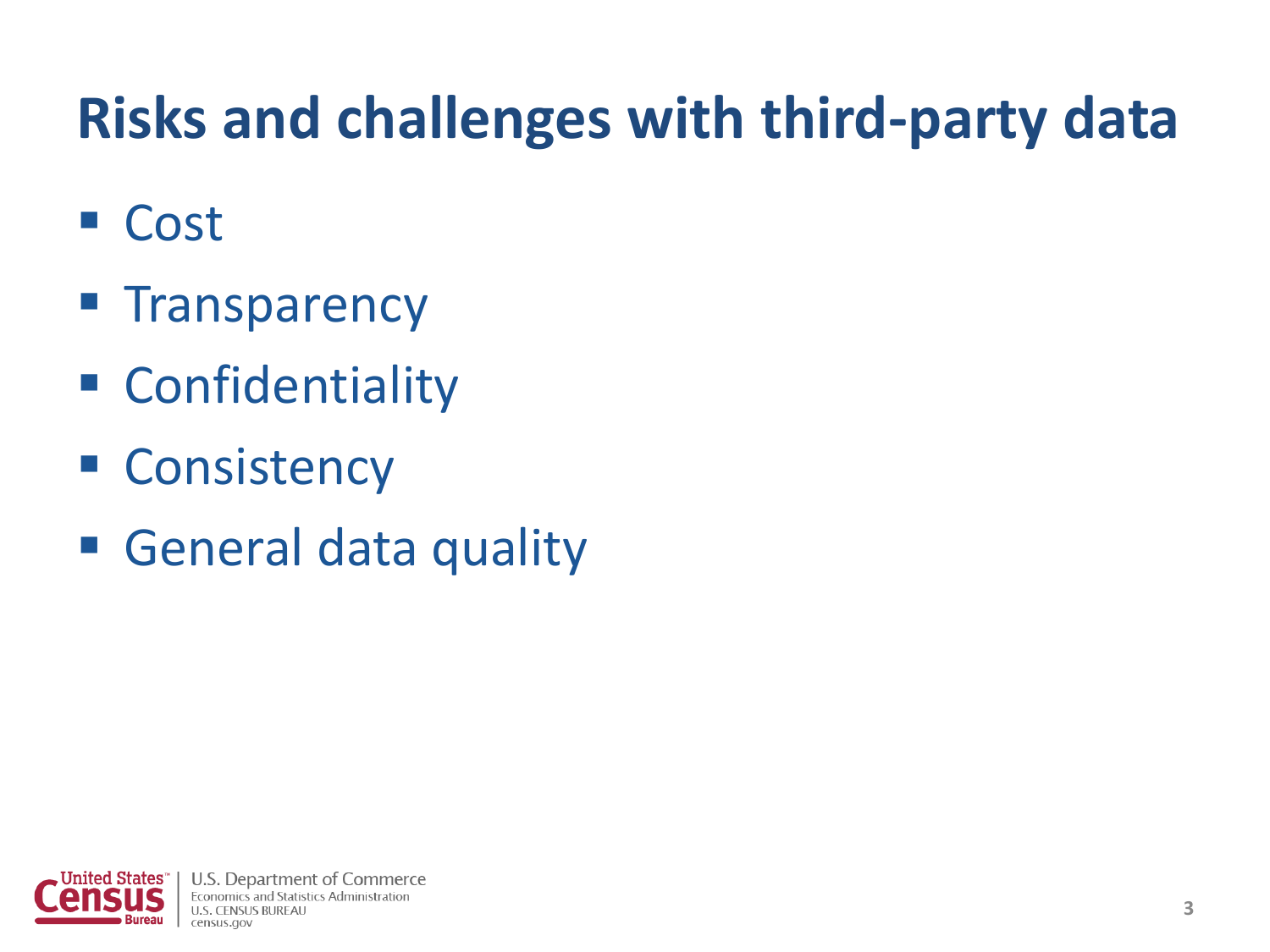#### **Proof-of-concept effort: Respondent burden**

Evolving retail economy generates great interest in official retail statistics

**Declining** response rates due to respondent burden

Can third-party data help reduce respondent burden while still maintaining the high quality of official statistics?



U.S. Department of Commerce Economics and Statistics Administration **ILS CENSUS RUREAL** census.gov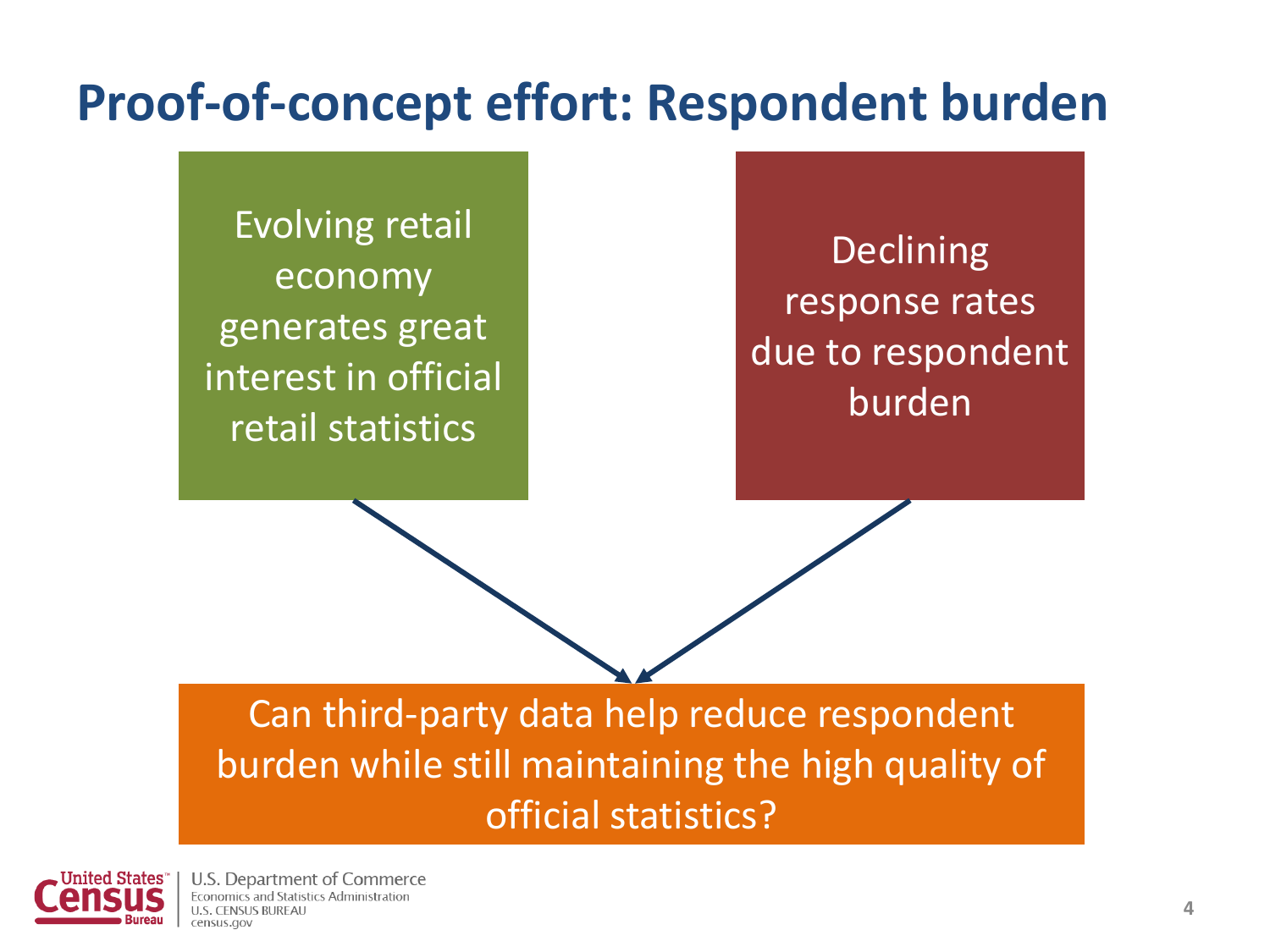## **Overview of Retail Data Products**

Conducted every five years (years ending in '2' and '7')

Mandatory

Collects data at the establishment or store level

Data collected include:

- Business characteristics
- Employment and payroll information
- Detail product-level sales information

Economic Census **Annual Retail Trade Survey** (ARTS)

Conducted annually

Mandatory

Sampled from frame created by the Economic Census

Collects data at the company level

Data collected include:

- Business characteristics
- E-commerce
- **Sales**
- **Inventories**
- **Expenses**

Monthly Retail Trade Survey (MRTS)

Conducted monthly

Voluntary

Subsampled from the Annual Retail Trade Survey

Collects data at the company level

Data collected include:

- Limited business characteristics
- Reporting period information
- Sales
- E-commerce

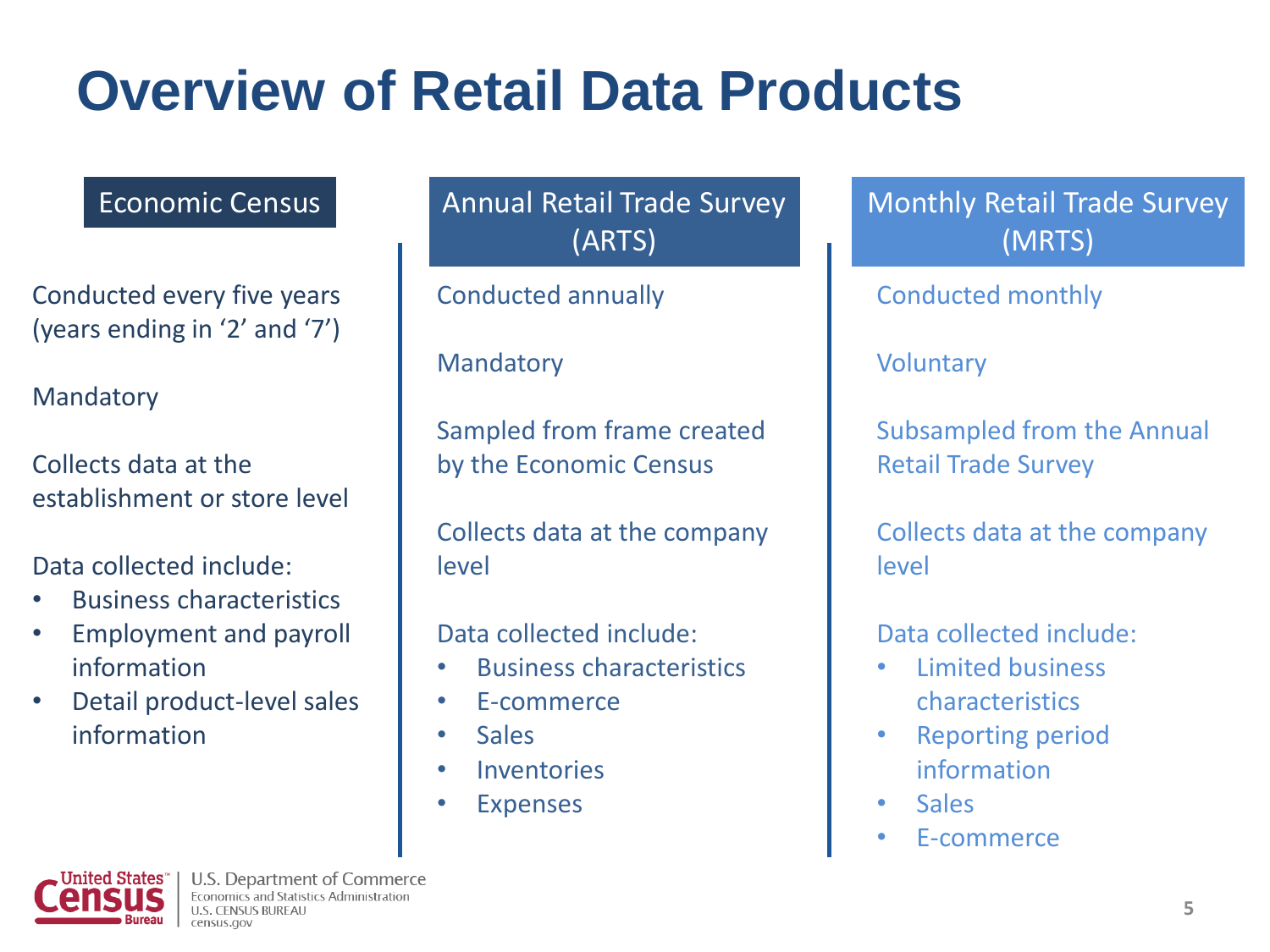#### **Example of Monthly Retail Respondent Burden**

#### **2015 Form Burden for Multi-Unit MRTS Retailers**



- Most MRTS multi-units receive no more than five forms
- Does not capture any forms retailers receive from other government agencies

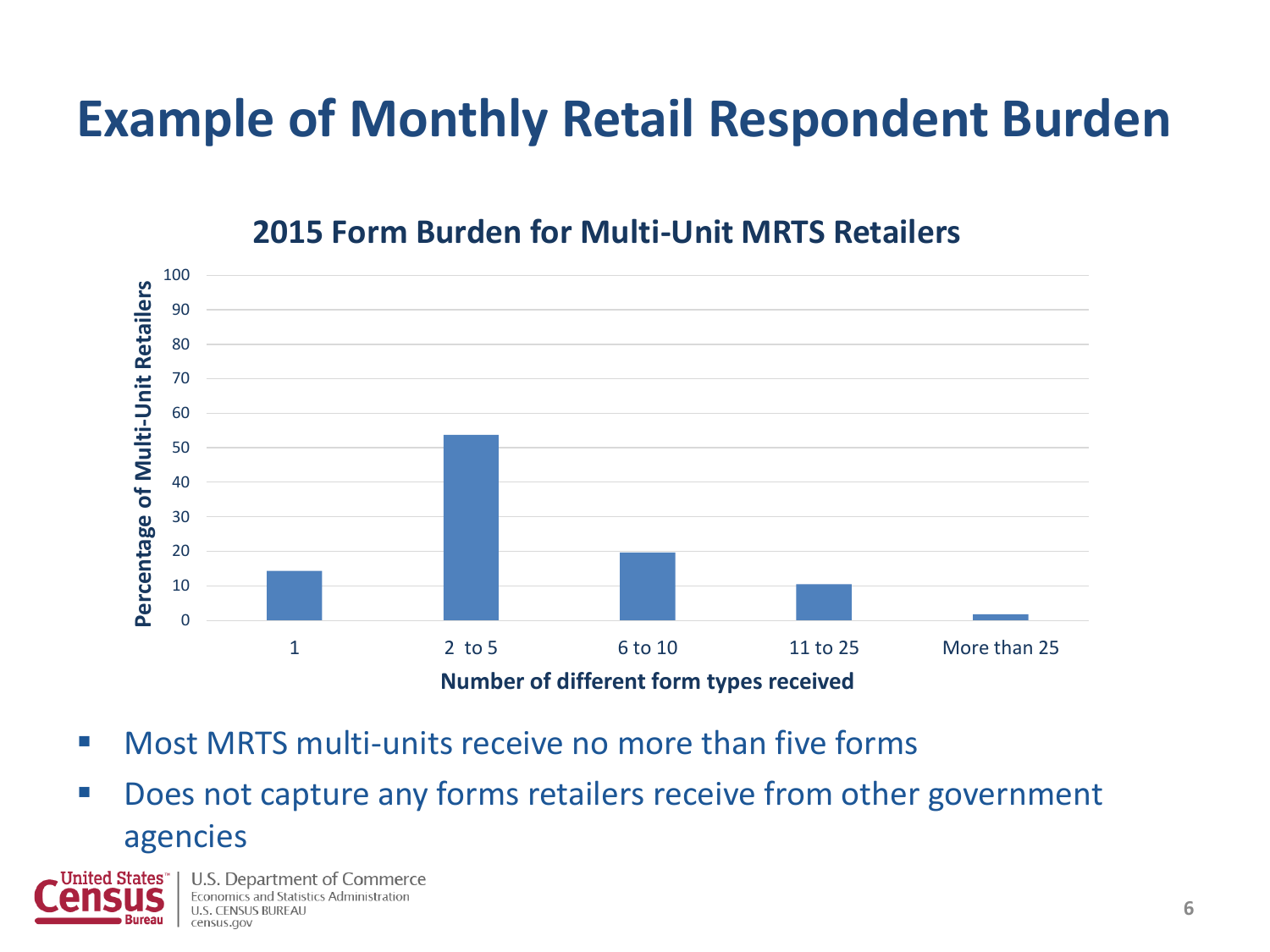#### **Identifying a third-party data source**

The NPD Group, Inc. obtains aggregated pointof-sale data feeds from over 1,250 retailers representing 300,000 stores and e-commerce.

#### Industries covered include but not limited to:

Apparel Automotive Beauty Books Consumer electronics

**Diamonds** Fashion accessories Footwear Jewelry/watches Office supplies

Small appliances **Toys** 

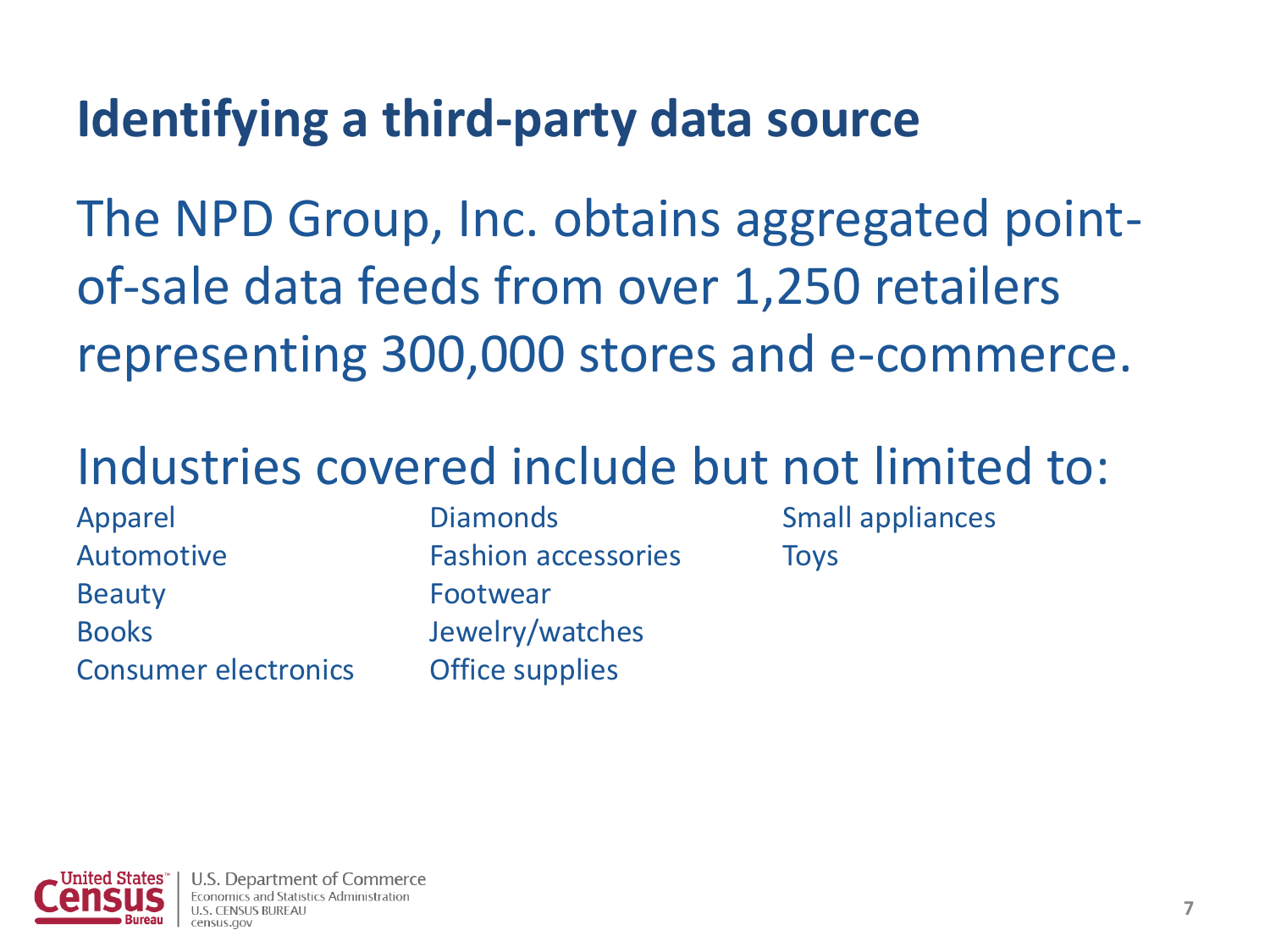## **What is NPD collecting?**

#### Data feeds include:

- **Product identifier**
- **Number of units sold**
- **Product sales in dollars**
- Average price sold
- **Total store sales in dollars**
- Week ending date

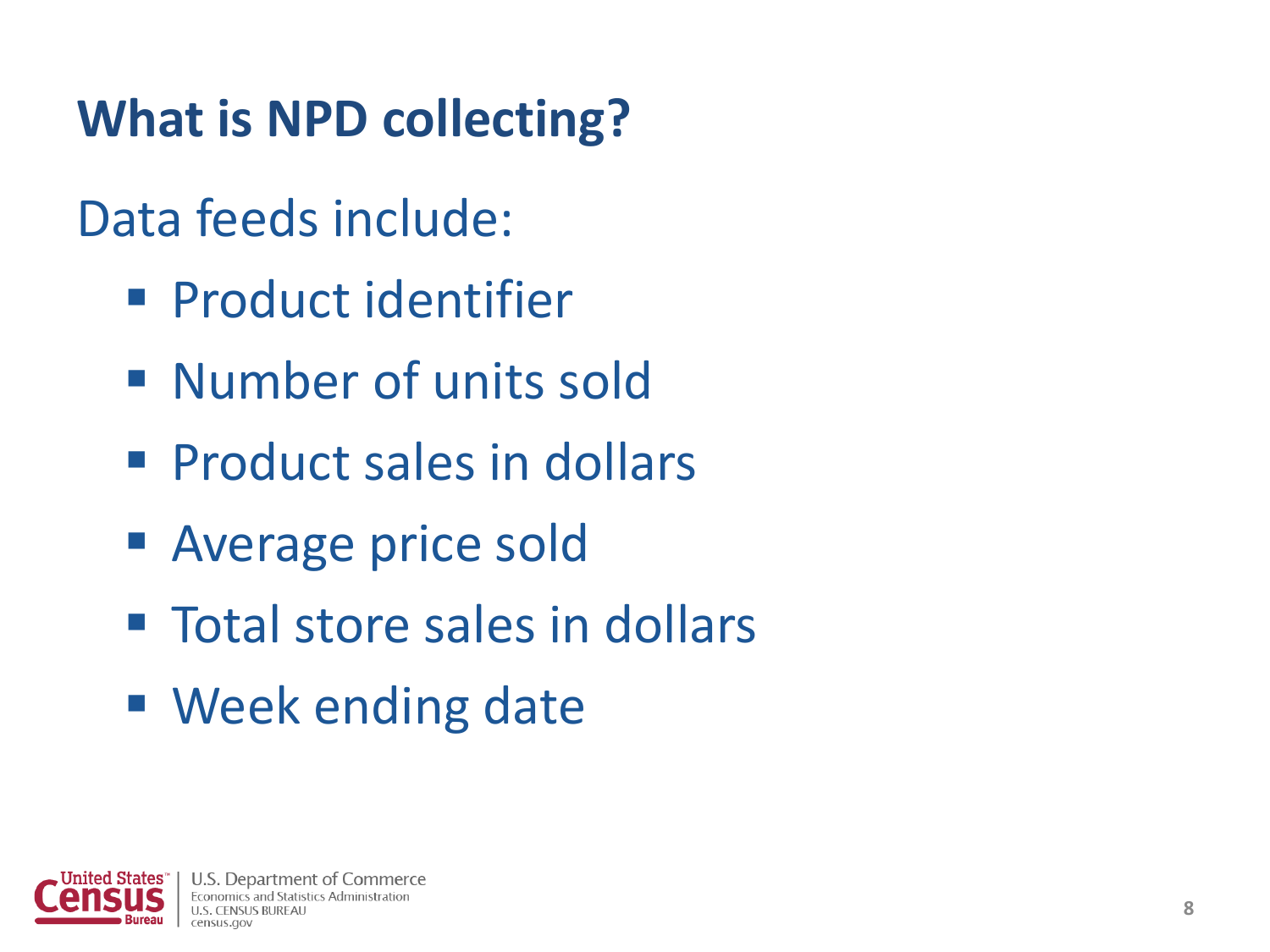### **What isn't NPD collecting?**

- No information about individual transactions or purchasers is collected
- **Price reduction and coupon values are filtered** out before feeds are created
- Sales tax and shipping and handling are excluded

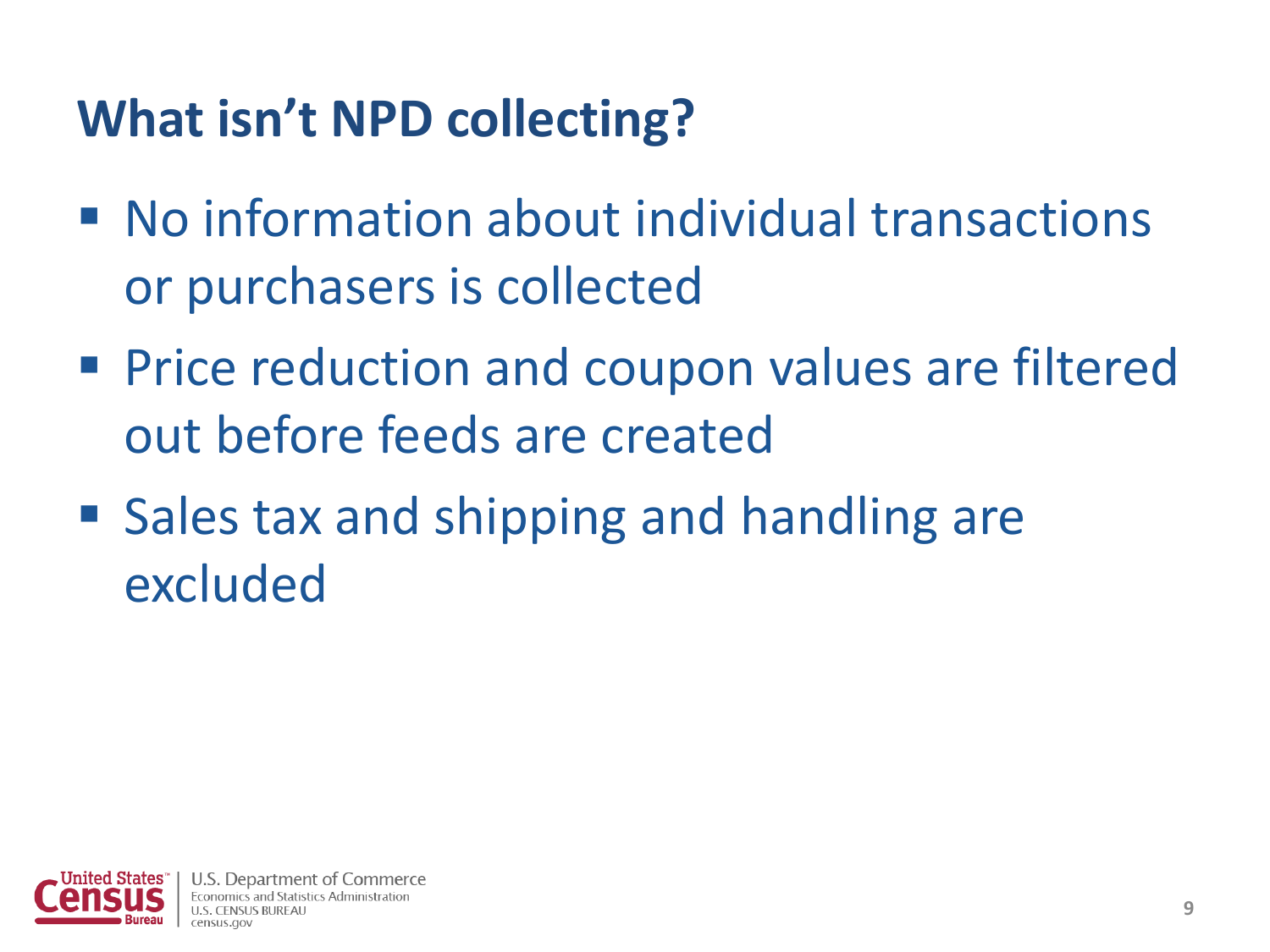#### **Potential uses for the NPD data**

The NPD data sets have the potential to:

- Reduce respondent burden in the Monthly and Annual surveys and in the Economic **Census**
- **Provide more timely product-level estimates** to supplement the Economic Census

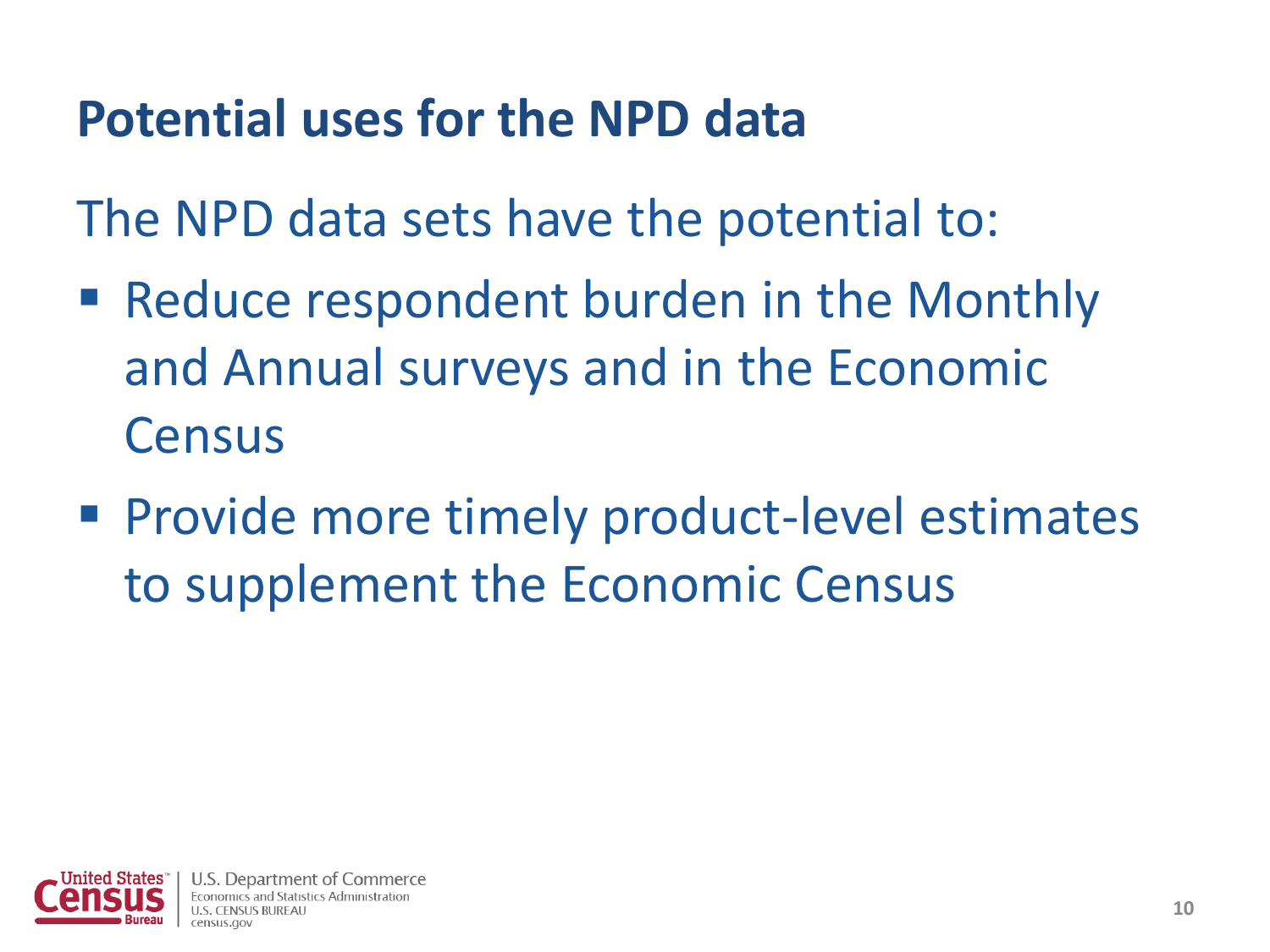## **Proof-of-concept project**

Purchased monthly data sets for 3 retailers that are consistent, good reporters to our monthly and annual retail surveys and the Economic Census.

- Compare NPD data at the national and store levels to survey and Census data
- Compare NPD product lines to Econ Census product lines

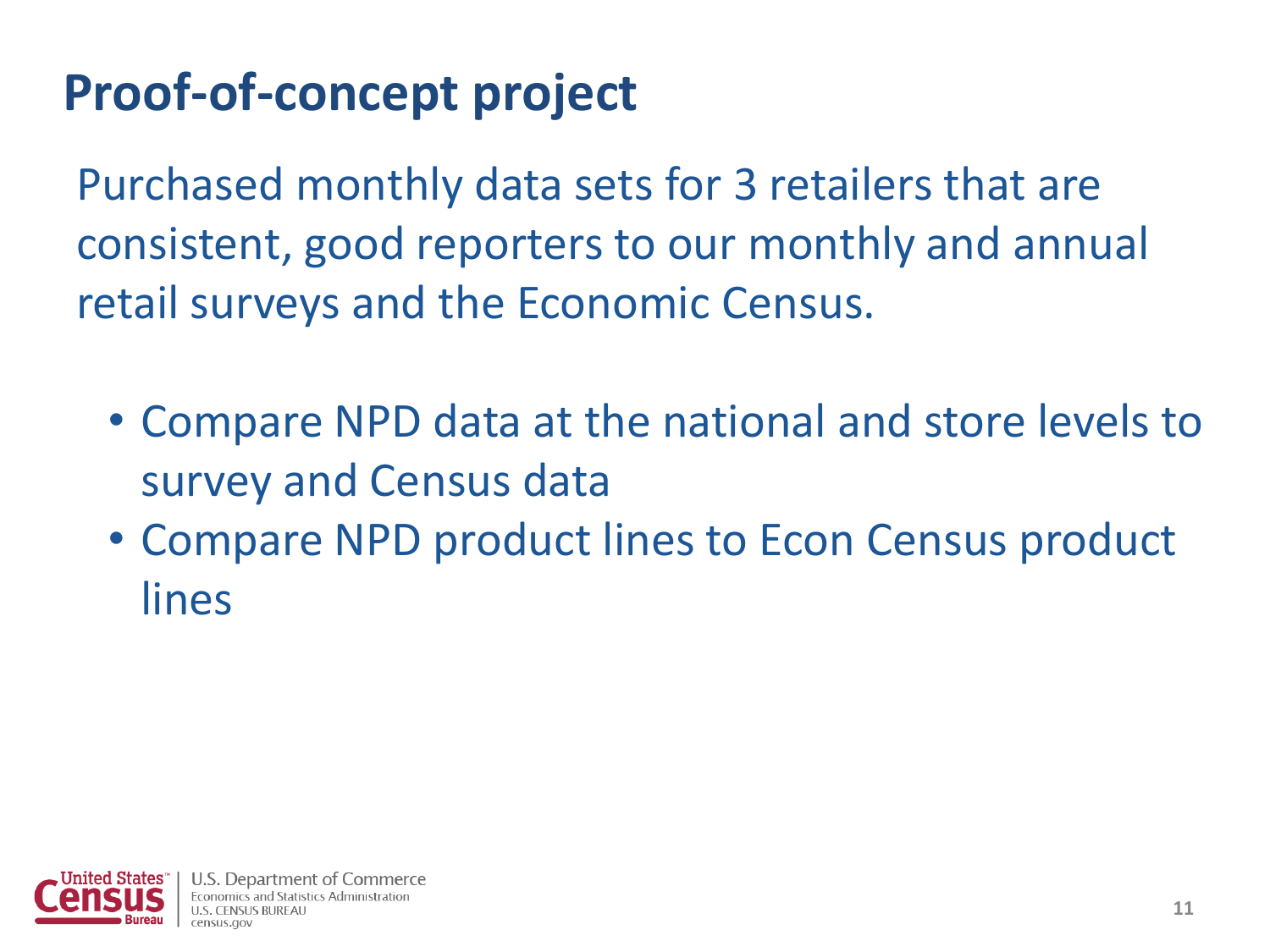#### **Structure of data sets**

Each data set includes monthly observations from 2012-2015 including:

- **Store number**
- Store zip code
- Brick & Mortar/E-commerce identifier
- **Product category and subcategory**
- Sales by product subcategory

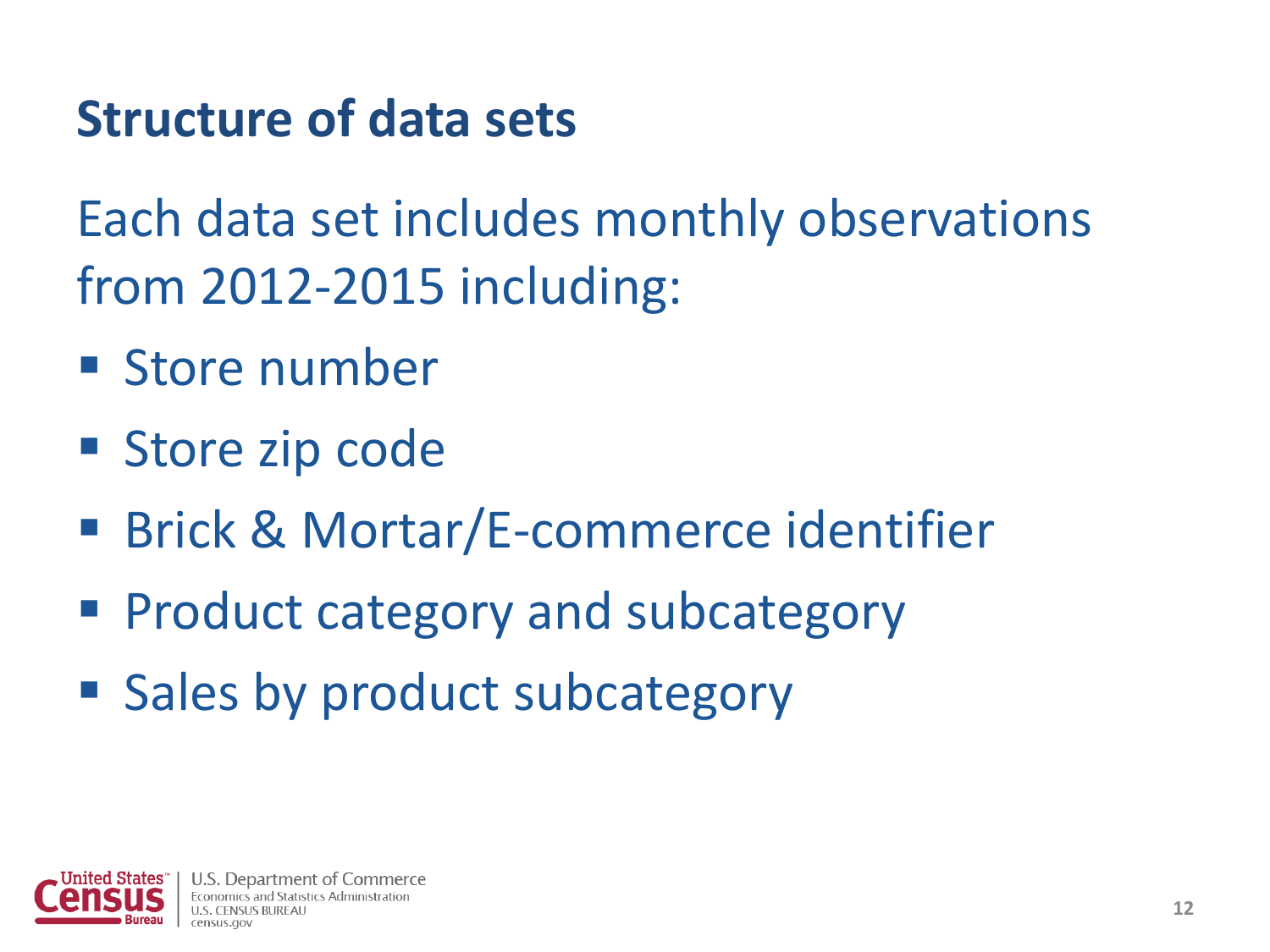#### **National total stores sales line up well**



Inited States<sup>®</sup> **Bureau** 

U.S. Department of Commerce Economics and Statistics Administration **U.S. CENSUS BUREAU** census.gov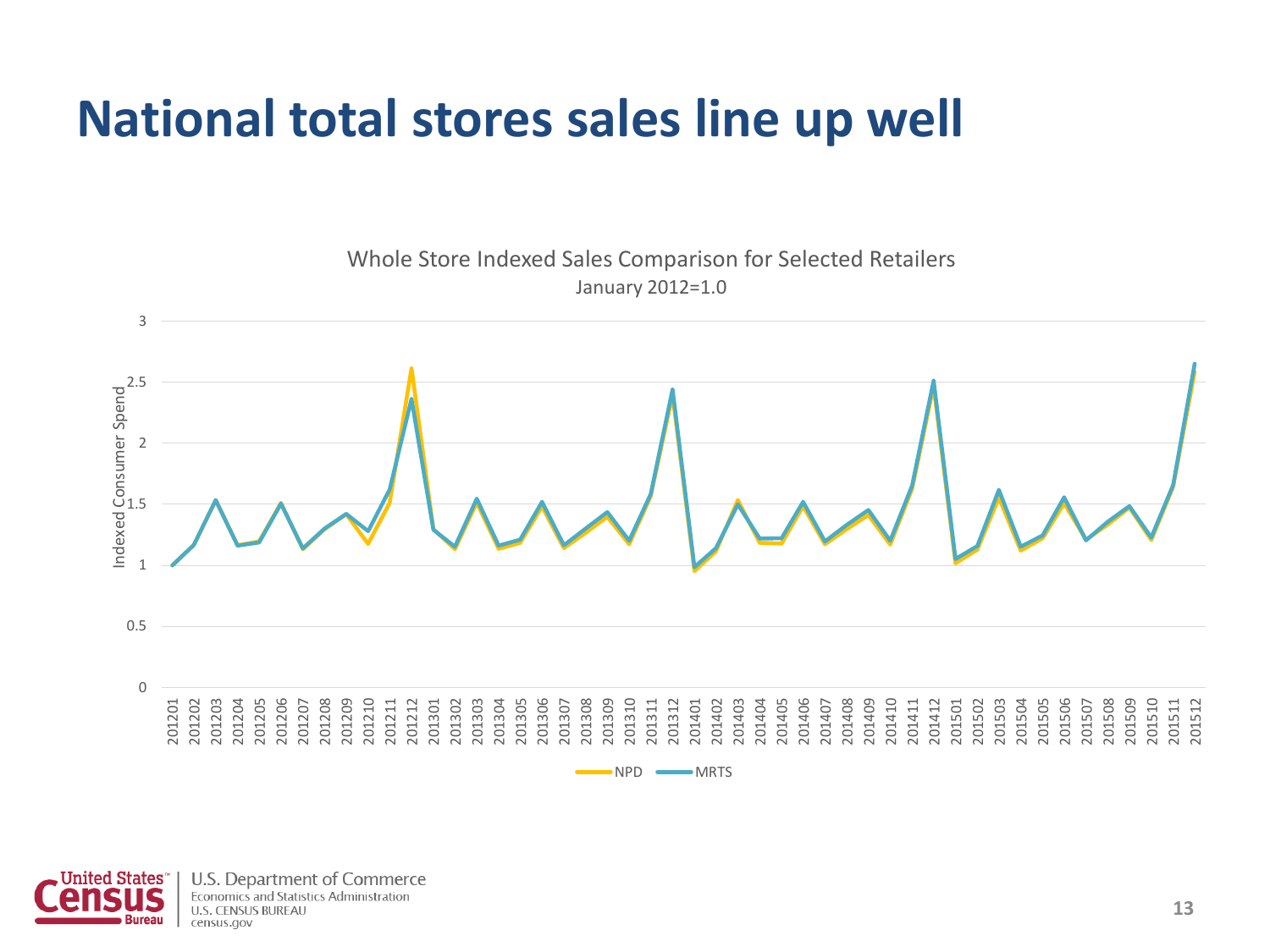#### **Successful matching of store level data**

|                                                                                          | <b>Retailer 1</b> | <b>Retailer 2</b> | <b>Retailer 3</b> |
|------------------------------------------------------------------------------------------|-------------------|-------------------|-------------------|
| NPD/2012 Econ Census Store<br><b>Match Rate</b>                                          | 100%              | 99.9%             | 100%              |
| Average Percentage Difference in<br>Store Sales Between NPD & 2012<br><b>Econ Census</b> | $-2.36$           | $-1.22$           | 0.96              |
| Median Percentage Difference in<br>Store Sales Between NPD & 2012<br><b>Econ Census</b>  | $-2.18$           | $-1.18$           | 0.31              |

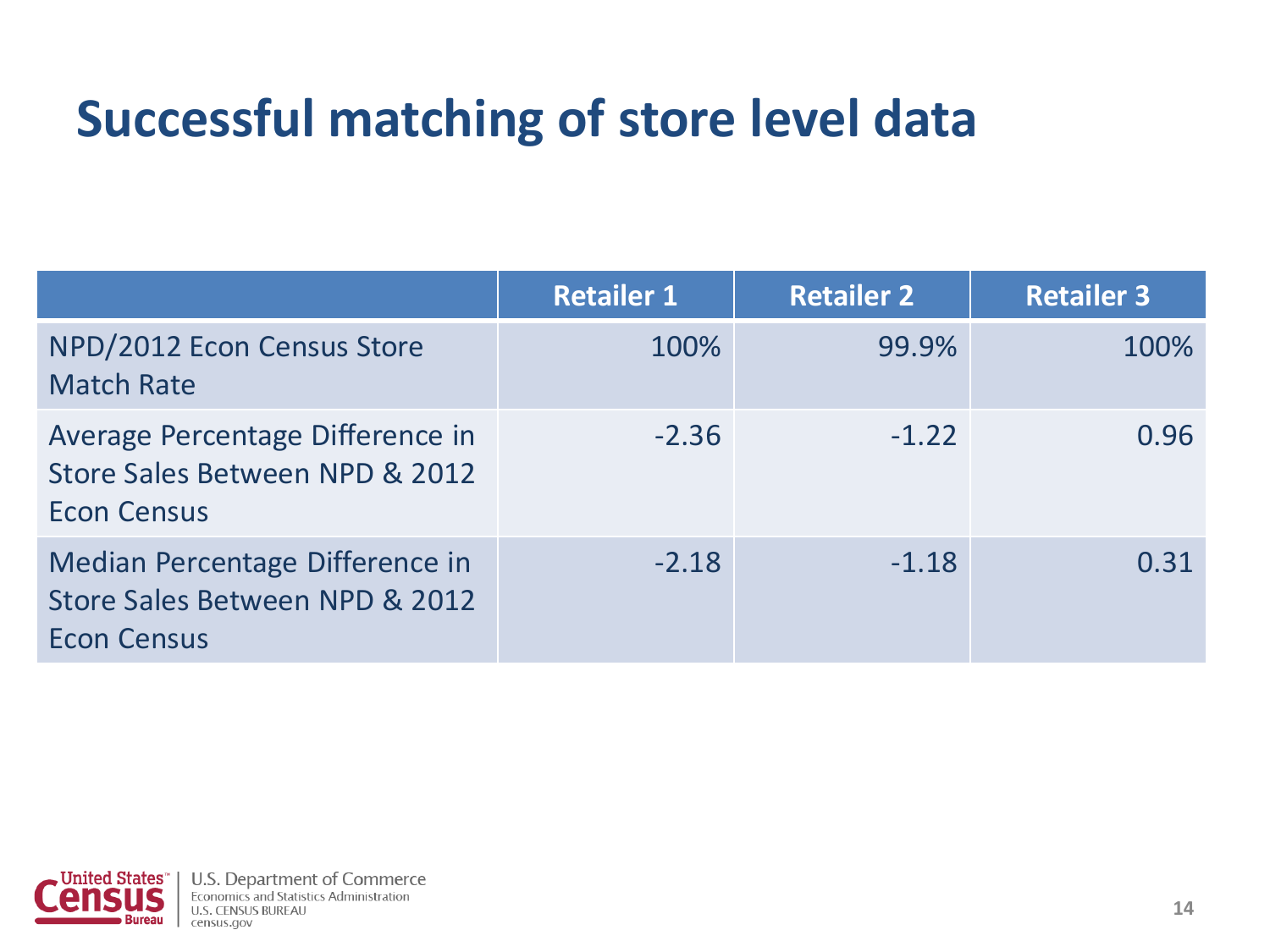#### **Product line matching is complex**

NPD's business model requires classifying products at a SKU level basis.

If the product falls into a category they don't market, NPD places dollar amount in an unclassified bucket.

#### **NPD Economic Census**

Product level data is captured in the 2012 Economic Census using the Census specific product line codes.

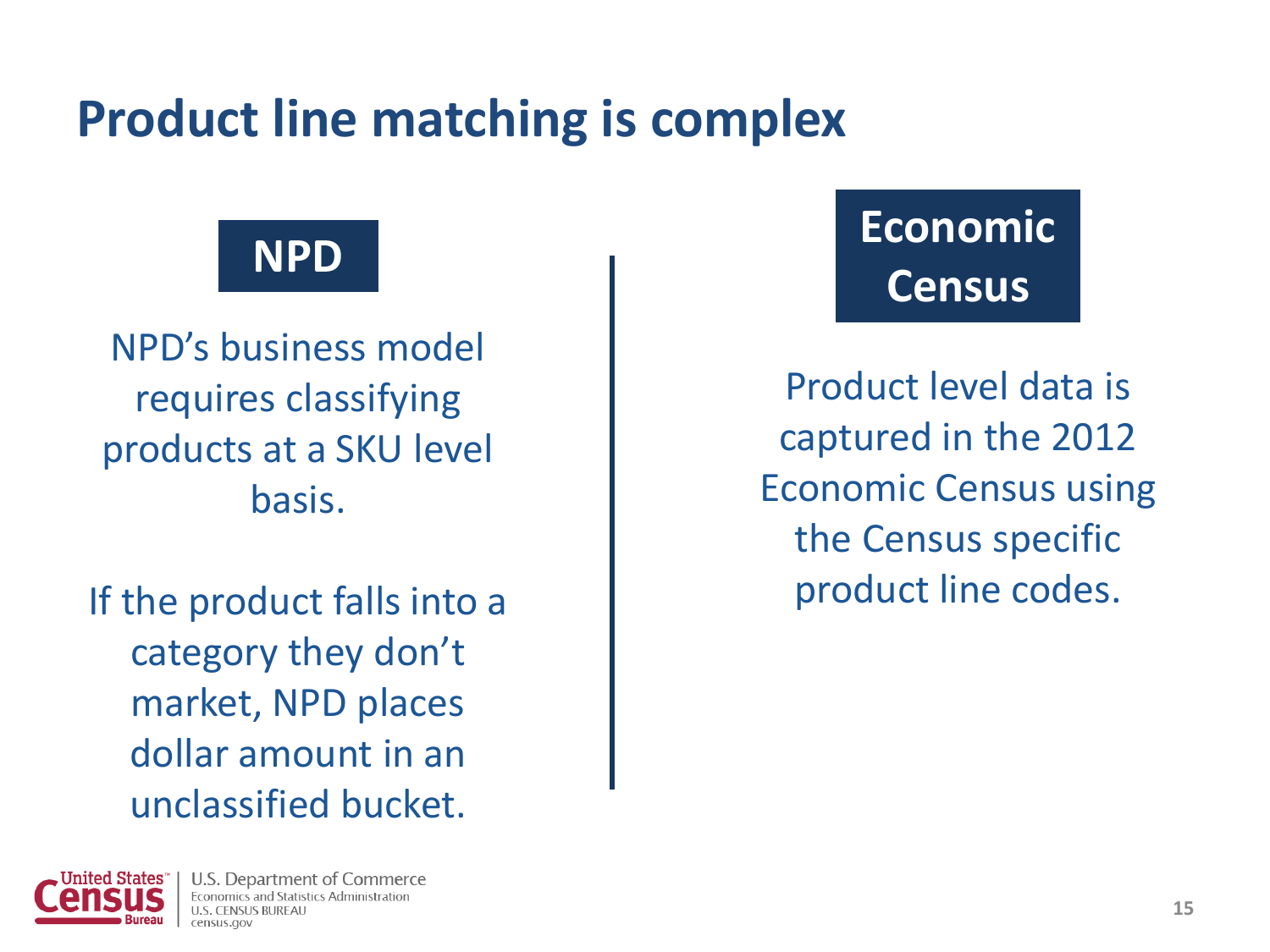# **Apparel product line match-up**

Men's overcoats, topcoats,

raincoats, outer jackets \* Men's

Men's tailored and dress





U.S. Department of Commerce Economics and Statistics Administration **U.S. CENSUS BUREAU** census.gov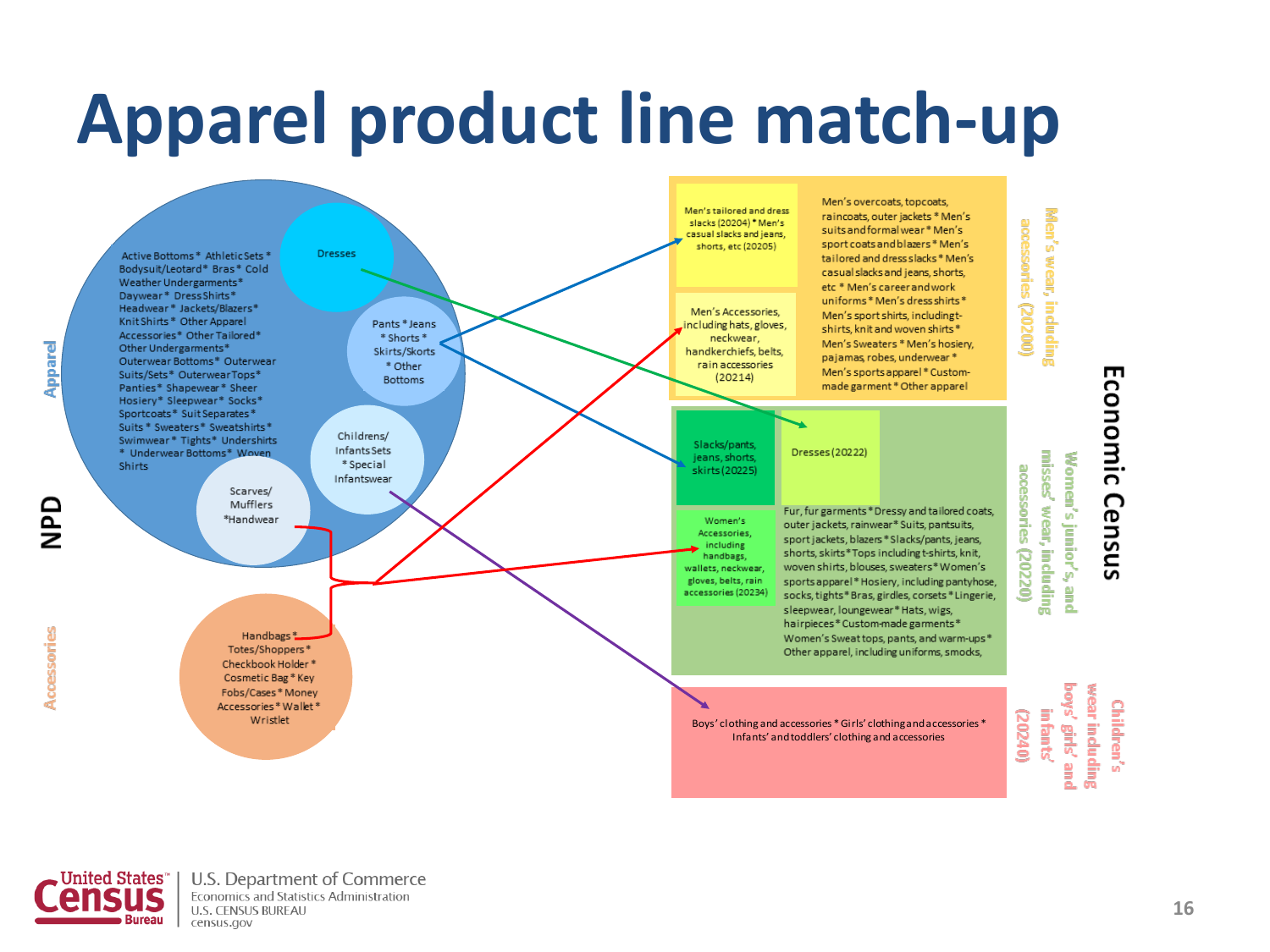## **What's next for this work?**

#### Part 1: Proof-of-Concept

Obtain data sets for 3 companies that are consistent, good reporters to our monthly and annual retail surveys and the Economic Census

- Compare NPD data at the national and store levels to survey and Census data
- Determine feasibility of mapping NPD product lines to Econ Census product lines

#### Part 2: Survey Response

Obtain data sets for companies that are

- non-respondents to our monthly and annual retail surveys
- included in multiple surveys and have a high respondent burden
- Determine the impact on estimates of using alternative data source to reduce burden.
- Conduct a validation exercise on current MRTS imputation methodology

#### Part 3: Econ Census

Obtain 2017 data sets for companies within a single NAICS that has good NPD coverage

- Work with NPD and Census Classification staff to map NPD products lines to Econ Census product lines
- Generate Econ Census store-level and productlevel estimates and compare to collected Econ Census data when available